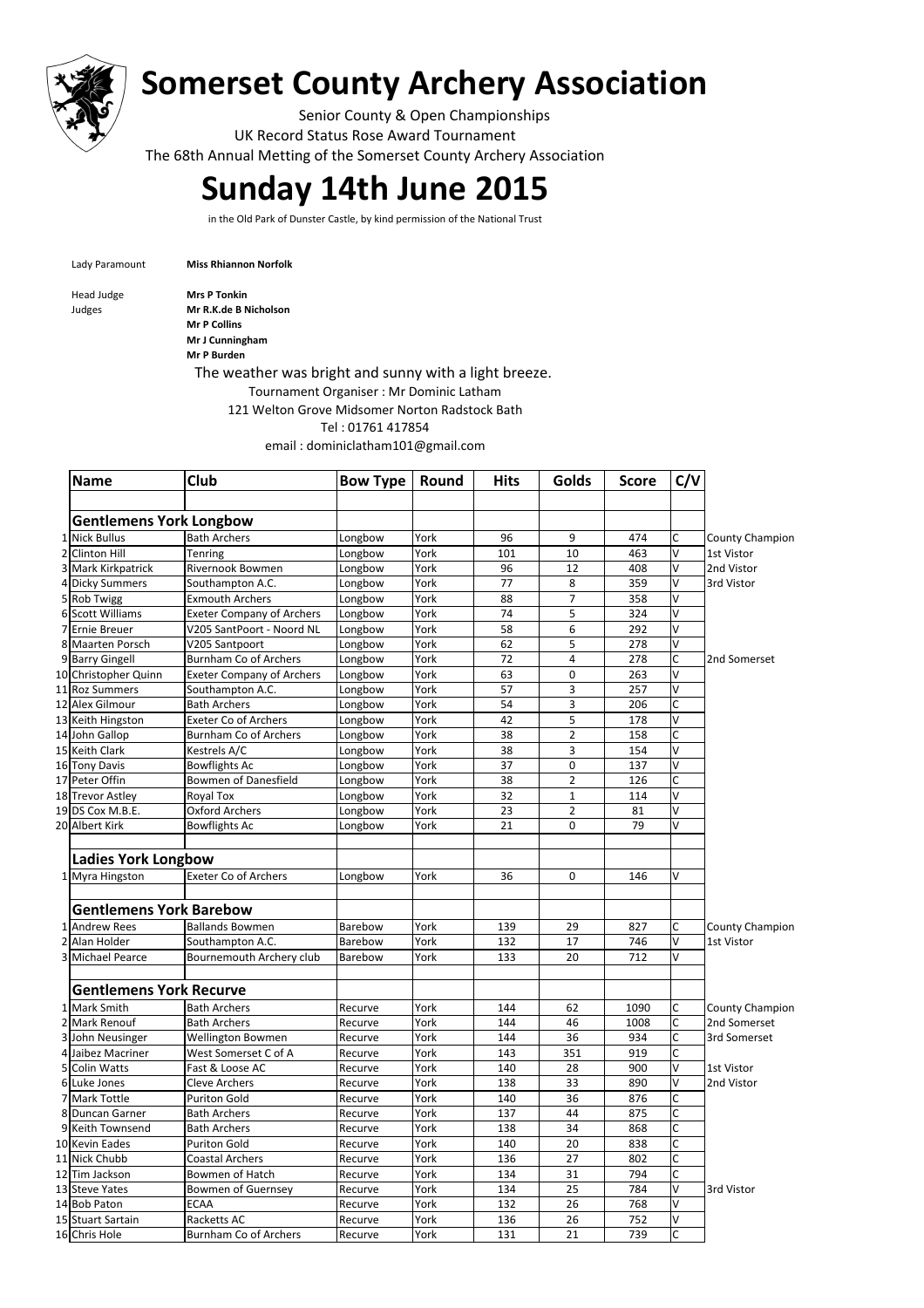|                | 17 Kenny Hosegood                  | Loco Bowmen                      | Recurve  | York     | 132        | 21           | 709        | ٧              |                        |
|----------------|------------------------------------|----------------------------------|----------|----------|------------|--------------|------------|----------------|------------------------|
|                | 18 Jimmy Sandoe                    | <b>Redruth Archers</b>           | Recurve  | York     | 125        | 16           | 667        | V              |                        |
|                | 19 Colin Deacon                    | <b>Bath Archers</b>              | Recurve  | York     | 124        | 16           | 618        | C              |                        |
|                | 20 Dave Stewart                    | <b>Brixham Archers</b>           | Recurve  | York     | 92         | 7            | 391        | V              |                        |
|                | 21 Steve Hammond                   | <b>Bath Archers</b>              | Recurve  | York     | <b>DNS</b> | <b>DNS</b>   | <b>DNS</b> | C              |                        |
|                | 22 John Scarman                    | <b>Bath Archers</b>              | Recurve  | York     | <b>DNS</b> | <b>DNS</b>   | <b>DNS</b> | C              |                        |
|                |                                    |                                  |          |          |            |              |            |                |                        |
|                |                                    |                                  |          |          |            |              |            |                |                        |
|                | <b>Gentlemens York Compound</b>    |                                  |          |          |            |              |            |                |                        |
|                | 1 Keith Webb                       | Fast & Loose AC                  | Compound | York     | 144        | 98           | 1192       | V              | 1st Vistor             |
|                | 2 Paul Atkins                      | Bowmen of Hatch                  | Compound | York     | 144        | 81           | 1150       | C              | County Champion        |
| 3              | Clive Jeancock                     | Meriden A/C                      | Compound | York     | 143        | 82           | 1147       | V              | 2nd Vistor             |
|                | 4 Robin Jarvis                     | <b>Bath Archers</b>              | Compound | York     | 144        | 75           | 1134       | C              | 2nd Somerset           |
|                | 5 Dominic Latham                   | <b>Bath Archers</b>              | Compound | York     | 144        | 70           | 1126       | C              |                        |
|                | 6 Clive Jeffery                    | <b>Allington Castle Archers</b>  | Compound | York     | 144        | 69           | 1116       | V              | 3rd Vistor             |
|                | 7 Kevin Cassidy                    | Forest of Bere Bowmen            | Compound | York     | 142        | 74           | 1102       | V              |                        |
|                | 8 Tony Smith                       | Devizes Bowmen                   | Compound | York     | 144        | 73           | 1094       | V              |                        |
|                | 9Ben Glover                        | Oxford Uni C of A                | Compound | York     | 142        | 64           | 1092       | V              |                        |
|                | 10 Keith Elsley                    | <b>Puriton Gold</b>              | Compound | York     | 144        | 67           | 1088       | C              |                        |
|                | 11 Andy Muggleton                  | Fast & Loose AC                  | Compound | York     | 144        | 66           | 1084       | V              |                        |
|                | 12 Robin Perry                     |                                  |          | York     | 143        | 50           | 1045       | V              |                        |
|                |                                    | <b>Tockington Archers</b>        | Compound |          |            |              | 1027       | C              |                        |
|                | 13 George Pengelly                 | Wells City Archers               | Compound | York     | 143        | 50           |            |                |                        |
|                | 14 Alan Robinson                   | Minchinhampton                   | Compound | York     | 141        | 49           | 985        | V              |                        |
|                | 15 Peter Himsworth                 | <b>Black and Gold Archers</b>    | Compound | York     | 143        | 41           | 959        | V              |                        |
|                | 16 John Bennett                    | Bowmen of Hatch                  | Compound | York     | <b>DNS</b> | <b>DNS</b>   | <b>DNS</b> | C              |                        |
|                |                                    |                                  |          |          |            |              |            |                |                        |
|                | <b>Ladies York Compound</b>        |                                  |          |          |            |              |            |                |                        |
|                | 1 Michelle Loxley                  | South Wilts AC                   | Compound | York     | 143        | 50           | 99         | V              |                        |
|                |                                    |                                  |          |          |            |              |            |                |                        |
|                | <b>Ladies Hereford Longbow</b>     |                                  |          |          |            |              |            |                |                        |
|                |                                    |                                  |          |          |            |              |            |                |                        |
|                | 1 Judith Porsch                    | V205 Santpoort                   | Longbow  | Hereford | 99         | 17           | 519        | V              | 1st Vistor             |
|                | 2 Alison Ward                      | Leaves Green Bowmen              | Longbow  | Hereford | 111        | 12           | 507        | V              | 2nd Vistor             |
|                | 3 Kathryn Sartain                  | Racketts AC                      | Longbow  | Hereford | 92         | 11           | 420        | V              | 3rd Vistor             |
|                | 4 Kathy Hammond                    | <b>Bath Archers</b>              | Longbow  | Hereford | 87         | 7            | 397        | С              | <b>County Champion</b> |
|                | 5 Gerry Gilmour                    | <b>Bath Archers</b>              | Longbow  | Hereford | 89         | 8            | 383        | $\overline{C}$ |                        |
|                | 6 Marike Van De Loo                |                                  | Longbow  | Hereford | 91         | 6            | 357        | V              |                        |
|                | 7 Sophie Woolcock                  | <b>Brixham Archers</b>           | Longbow  | Hereford | 76         | 7            | 318        | V              |                        |
|                | 8 Wendy Wills                      | Supermarine Bowmen               | Longbow  | Hereford | 70         | 7            | 286        | V              |                        |
|                | 9June Gaydon                       | <b>Forecres Archers</b>          | Longbow  | Hereford | 61         | $\mathbf{1}$ | 215        | V              |                        |
|                | 10 Petra Nooij                     | V205 SantPoort - Noord NL        | Longbow  | Hereford | 15         | $\mathbf 0$  | 51         | V              |                        |
|                |                                    |                                  |          |          |            |              |            |                |                        |
|                | <b>Ladies Hereford Barebow</b>     |                                  |          |          |            |              |            |                |                        |
|                |                                    |                                  |          |          |            |              |            |                |                        |
|                | 1 Jacqui Gould                     | Crown Archers                    | Barebow  | Hereford | 143        | 37           | 969        | V              | 1st Vistor             |
|                | 2 Lizzy Rees                       | <b>Ballands Bowmen</b>           | Barebow  | Hereford | 144        | 45           | 913        | C              | 1st Somerset           |
|                | 3 Jane Rees                        | <b>Ballands Bowmen</b>           | Barebow  | Hereford | 139        | 24           | 803        | C              |                        |
|                | 4 Frances Smith                    | <b>Bowflights Ac</b>             | Barebow  | Hereford | 100        | 14           | 476        | V              |                        |
|                |                                    |                                  |          |          |            |              |            |                |                        |
|                | <b>Ladies Hereford Recurve</b>     |                                  |          |          |            |              |            |                |                        |
|                | 1 Zena Barker                      | Loco Bowmen                      | Recurve  | Hereford | 141        | 53           | 1055       | V              | 1st Vistor             |
|                | 2 Vikki Gallop                     | Bowmen of Hatch                  | Recurve  | Hereford | 143        | 61           | 1037       | С              | County Champion        |
|                | 3 Sue Elkins                       | <b>Wells City Archers</b>        | Recurve  | Hereford | 143        | 52           | 1011       | C              | 2nd Somerset           |
|                | 4 Caroline Owen                    | <b>Whitehill Archers</b>         | Recurve  | Hereford | 142        | 45           | 968        | V              | 2nd Vistor             |
|                | 5 Janet Ross                       | Wellington Bowmen                | Recurve  | Hereford | 143        | 47           | 957        | C              |                        |
|                | 6 Theresa Watts                    | Fast & Loose AC                  | Recurve  | Hereford | 143        | 46           | 953        | V              | 3rd Vistor             |
| $\overline{7}$ |                                    | Bowmen of Ina                    |          |          | 141        | 41           | 923        | C              |                        |
|                | Amanda George                      |                                  | Recurve  | Hereford |            |              |            | V              |                        |
|                | 8 Mel Dawes                        | <b>Cleve Archers</b>             | Recurve  | Hereford | 142        | 30           | 892        |                |                        |
|                | 9 Anne Lewin                       | <b>Coastal Archers</b>           | Recurve  | Hereford | 141        | 31           | 859        | C              |                        |
|                | 10 Gina Elsworthy                  | <b>Exeter co of Archers</b>      | Recurve  | Hereford | 135        | 28           | 831        | V              |                        |
|                | 11 Hazel Ede                       | <b>Bath Archers</b>              | Recurve  | Hereford | 140        | 25           | 818        | C              |                        |
|                | 12 Karen Williams                  | <b>Exeter Company of Archers</b> | Recurve  | Hereford | 137        | 31           | 803        | V              |                        |
|                | 13 Sandra Robinson                 | Minchinhampton                   | Recurve  | Hereford | 138        | 24           | 768        | V              |                        |
|                | 14 Sally Sandoe                    | <b>Redruth Archers</b>           | Recurve  | Hereford | 132        | 22           | 745        | V              |                        |
|                | 15 Gemma Underwood                 | St Kingsmark                     | Recurve  | Hereford | 84         | 14           | 504        | V              | Retired at 7 Dozen     |
|                | 16 Jill Ruby                       | Archers of Jersey                | Recurve  | Hereford | <b>DNS</b> | <b>DNS</b>   | <b>DNS</b> | V              |                        |
|                |                                    |                                  |          |          |            |              |            |                |                        |
|                | <b>Ladies Hereford Compound</b>    |                                  |          |          |            |              |            |                |                        |
|                | 1 Kay Smith                        | Devizes Bowmen                   | Compound | Hereford | 144        | 113          | 1226       | V              | 1st Vistor             |
|                | 2 Jeanette Holder                  | Southampton A.C.                 | Compound | Hereford | 143        | 104          | 1207       | V              | 2nd Vistor             |
|                | 3 Wendy Broom                      | Lacetown Archers                 | Compound | Hereford | 143        | 101          | 1193       | V              |                        |
|                | 4 Rhiannon Norfolk                 | <b>Bath Archers</b>              |          | Hereford | 143        | 93           | 1171       | C              |                        |
|                |                                    |                                  | Compound |          |            | 81           |            | V              | County Champion        |
|                | 5 Sheila Harris                    | <b>Redhill Archers</b>           | Compound | Hereford | 144        |              | 1164       |                |                        |
|                | 6 Mary Smith                       | Bowmen of Hatch                  | Compound | Hereford | 144        | 73           | 1124       | C              |                        |
|                | 7 Mollie Wix                       | <b>Exeter co of Archers</b>      | Compound | Hereford | 144        | 54           | 1040       | V              |                        |
|                | 8 Judith Martin                    | Midsomerset Bowmen               | Compound | Hereford | 141        | 57           | 1037       | C              |                        |
|                | 9 Hilary Underwood                 | Royal Tox                        | Compound | Hereford | <b>DNS</b> | <b>DNS</b>   | <b>DNS</b> | V              |                        |
|                |                                    |                                  |          |          |            |              |            |                |                        |
|                |                                    |                                  |          |          |            |              |            |                |                        |
|                | <b>Gentlemens Hereford Recurve</b> |                                  |          |          |            |              |            |                |                        |